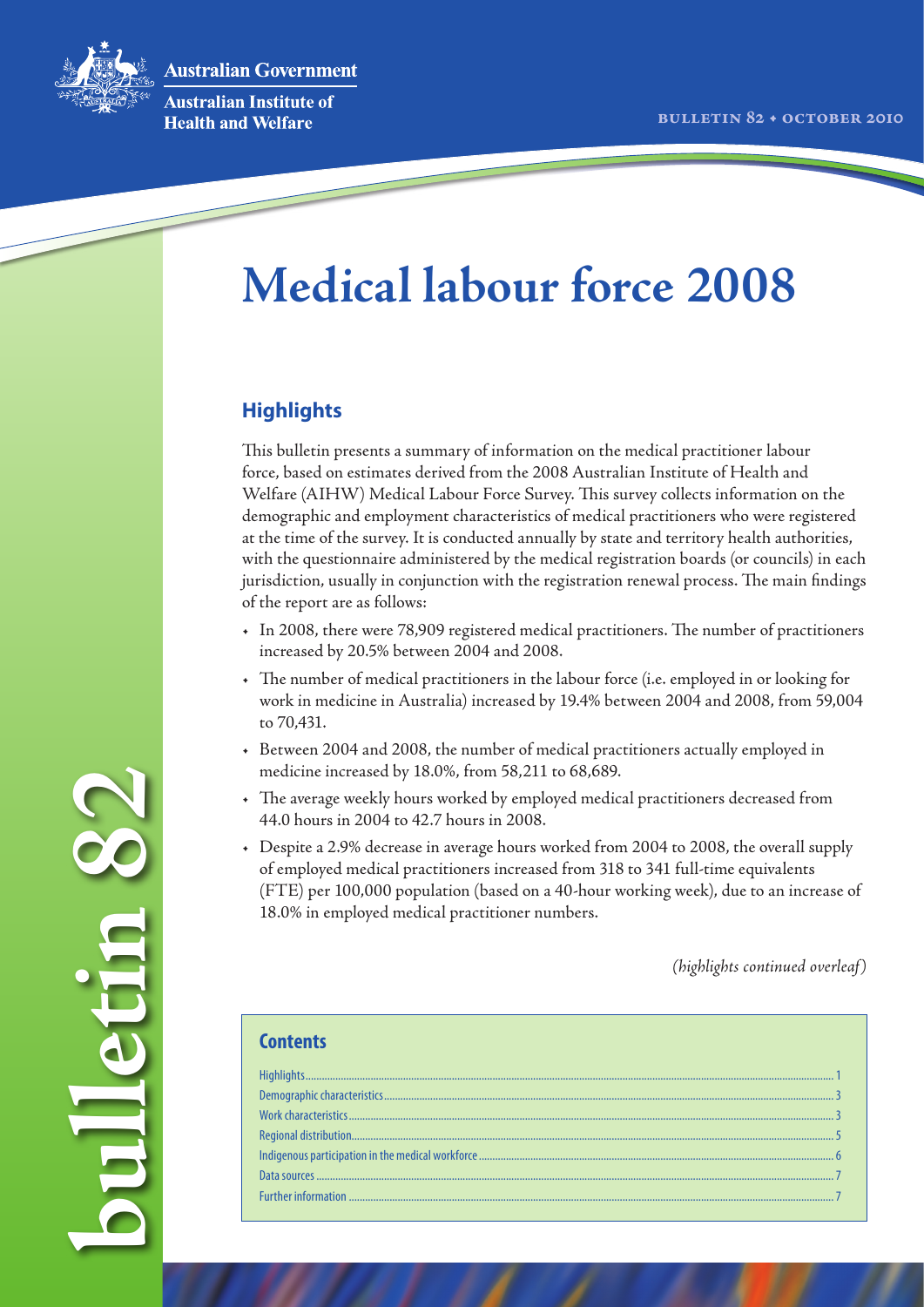- • Regionally, medical practitioner supply ranged from 376 FTE per 100,000 population in *Major cities* to 187 FTE per 100,000 population in *Outer regional* areas.
- • The average age of employed medical practitioners in 2008 was 45.6 years, which was comparable with 2004, at 45.5 years.
- • Females continued to increase their share of the medical practitioner workforce, making up 35.0% of employed practitioners in 2008 (up from 32.4% in 2004). Among clinicians, in 2008, the female share varied between types of clinical practice, accounting for 49.3% of hospital non-specialists, compared with 23.6% of specialists.



*Source:* AIHW Medical Labour Force Survey 2008.

**Figure 1: Registered medical practitioners by labour force status, 2008**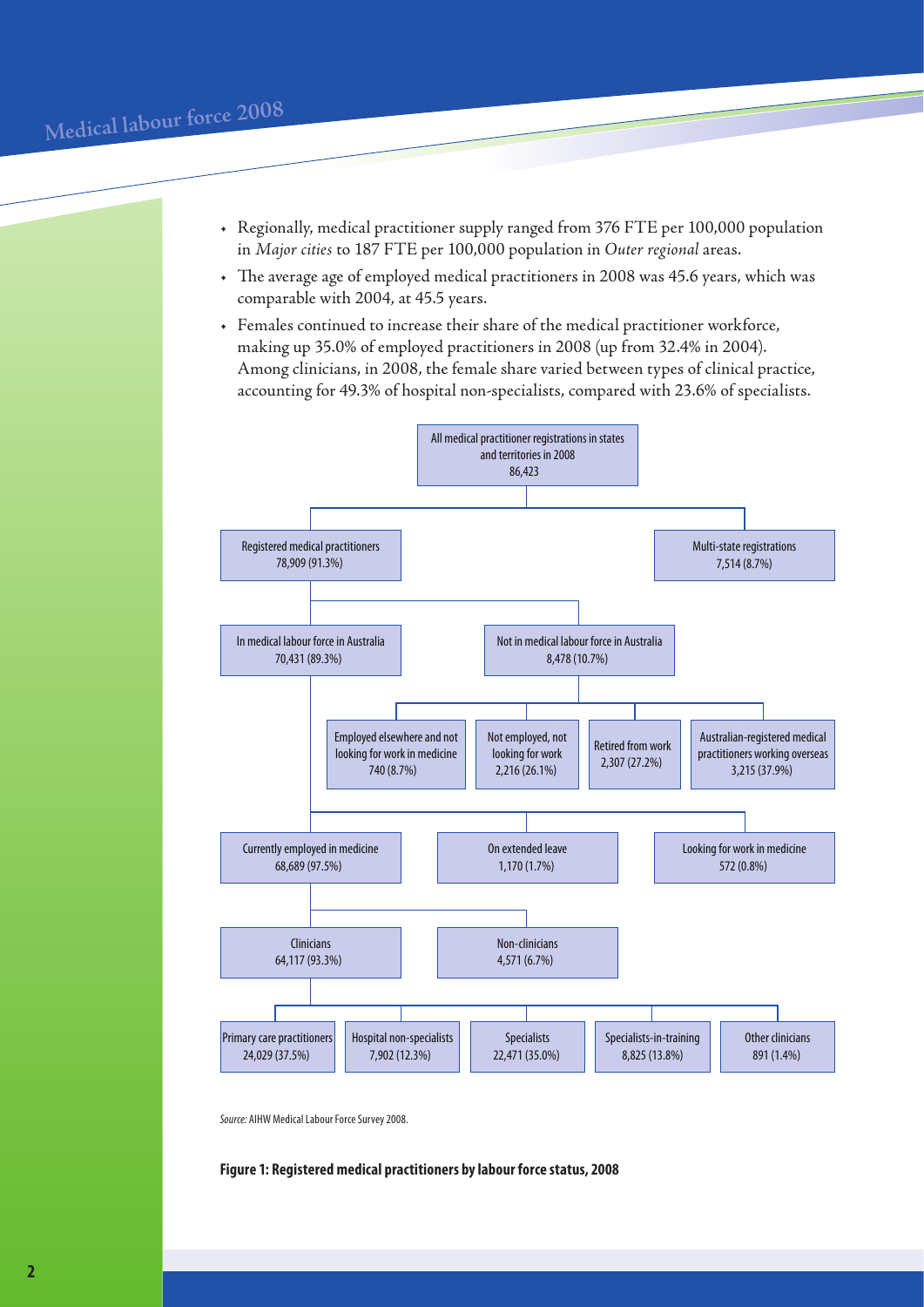## **Demographic characteristics**

In 2008, there were 78,909 registered medical practitioners, of which 68,689 (87.0%) were employed in medicine (Figure 1).

The average age of employed medical practitioners was 45.6 years—47.9 years for males and 41.5 years for females. Non-clinicians were, on average, slightly older than clinicians (50.8 and 45.3 years, respectively).

Females comprised 35.0% of the employed medical labour force in 2008, up from 32.4% in 2004. Females comprised nearly half (48.6%) of medical practitioners under the age of 35 years, and about one in five (21.6%) of medical practitioners aged 55–64 years.

About three-quarters (76.0%) of employed medical practitioners were trained in Australia.



*Sources:* AIHW Medical Labour Force Survey 2004 and 2008.

#### **Figure 2: Employed medical practitioners: number by age group and sex, 2004 and 2008**

## **Work characteristics**

Most employed medical practitioners worked mainly as clinicians (64,117 or 93.3%) (Table 1). Of these, the largest proportion were primary care practitioners (primarily general practitioners) (37.5%), followed by specialists (35.0%), specialists-in-training (13.8%) and hospital non-specialists (12.3%). The proportion of the clinical workforce comprising primary care practitioners has declined from 45.7% of the clinical workforce in 1998 to 37.5% in 2008. Of the non-clinical workforce, about one-third (28.1%) were administrators and one-quarter (24.7%) were researchers.

Clinicians worked an average of 43.0 hours per week, and non-clinicians, 39.1 hours. Of clinicians, specialists-in-training reported the highest average hours per week (49.4 hours) and other clinicians the lowest (37.8 hours).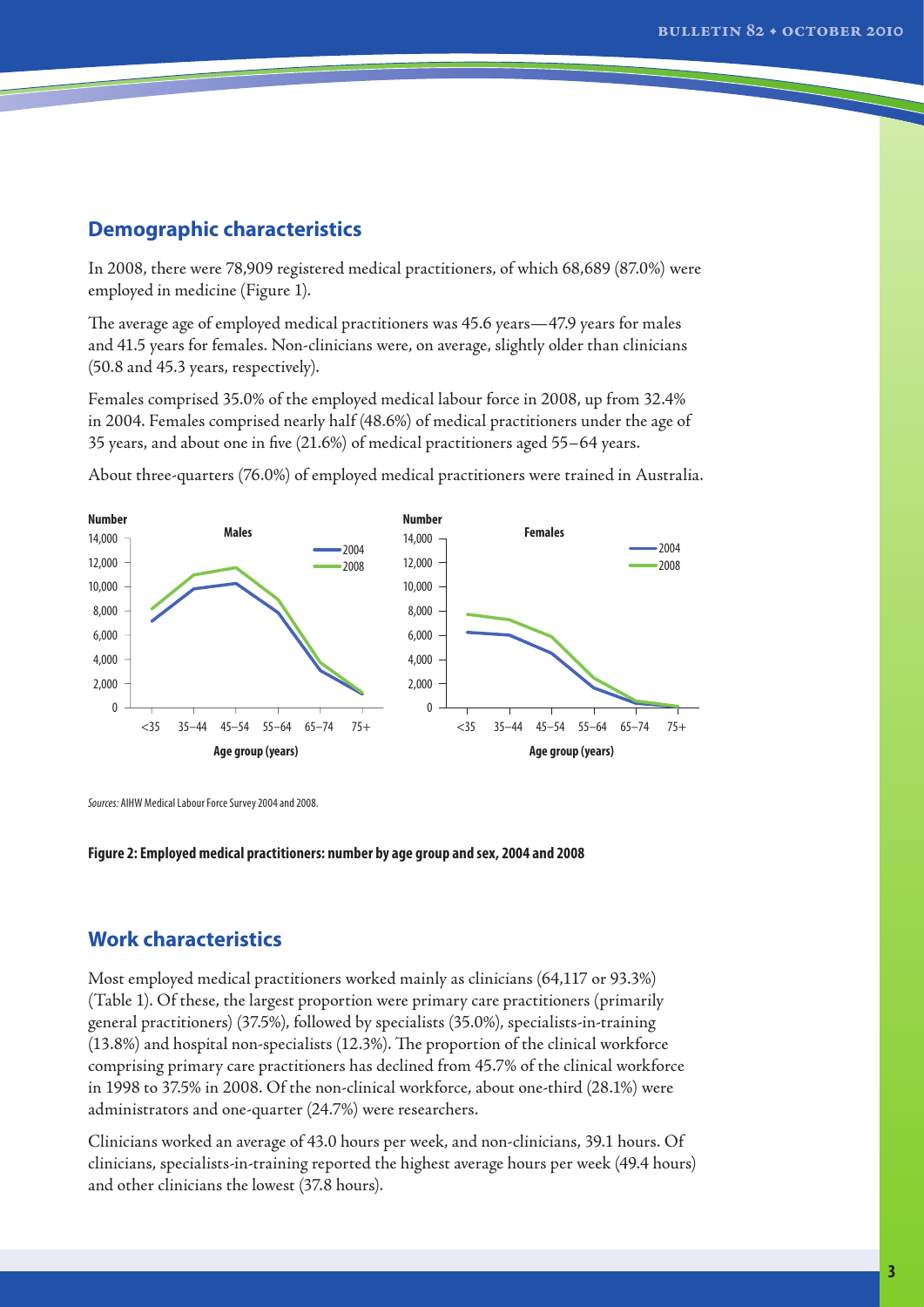|                            | <b>Number</b> | Percentage<br>female | Average<br>age | Percentage<br>aged 55 years<br>or over | Average<br>hours worked<br>per week | <b>FTE</b><br>number(a) | <b>FTE</b> rate |
|----------------------------|---------------|----------------------|----------------|----------------------------------------|-------------------------------------|-------------------------|-----------------|
|                            |               |                      |                | 1998                                   |                                     |                         |                 |
| Clinicians                 | 44,684        | 27.8                 | 45.2           | 22.7                                   | 48.6                                | 54,291                  | 290.2           |
| Primary care practitioners | 20,429        | 32.5                 | 47.1           | 24.0                                   | 45.0                                | 22,983                  | 122.8           |
| Hospital non-specialists   | 4.172         | 38.9                 | 31.5           | 7.5                                    | 50.5                                | 5,267                   | 28.1            |
| <b>Specialists</b>         | 15,604        | 17.1                 | 49.9           | 30.3                                   | 51.3                                | 20,012                  | 107.0           |
| Specialists-in-training    | 4.479         | 33.4                 | 32.1           | 4.4                                    | 54.0                                | 6.047                   | 32.3            |
| Non-clinicians             | 4.233         | 30.7                 | 48.4           | 30.2                                   | 43.4                                | 4,593                   | 24.5            |
| <b>Total</b>               | 48,917        | 28.1                 | 45.5           | 23.3                                   | 48.2                                | 58,945                  | 315.0           |
|                            |               |                      |                | 2004                                   |                                     |                         |                 |
| Clinicians                 | 53,966        | 32.3                 | 45.3           | 23.9                                   | 44.2                                | 59,632                  | 296.3           |
| Primary care practitioners | 22,011        | 36.5                 | 49.0           | 29.1                                   | 40.4                                | 22,231                  | 110.5           |
| Hospital non-specialists   | 6,202         | 45.4                 | 32.7           | 3.7                                    | 46.3                                | 7,179                   | 35.7            |
| <b>Specialists</b>         | 19,043        | 20.3                 | 49.7           | 33.0                                   | 46.2                                | 21,995                  | 109.3           |
| Specialists-in-training    | 6,710         | 40.9                 | 32.4           | 0.0                                    | 49.1                                | 8,237                   | 40.9            |
| Non-clinicians             | 4.245         | 33.7                 | 48.5           | 30.5                                   | 41.3                                | 4,394                   | 21.8            |
| <b>Total</b>               | 58,211        | 32.4                 | 45.5           | 24.4                                   | 44.0                                | 64,032                  | 318.1           |
|                            |               |                      |                | 2008                                   |                                     |                         |                 |
| <b>Clinicians</b>          | 64,117        | 35.1                 | 45.3           | 24.1                                   | 43.0                                | 68,926                  | 320.6           |
| Primary care practitioners | 24,029        | 38.4                 | 49.9           | 32.9                                   | 38.6                                | 23,188                  | 107.9           |
| Hospital non-specialists   | 7.902         | 49.3                 | 33.0           | 4.9                                    | 47.1                                | 9,305                   | 43.3            |
| <b>Specialists</b>         | 22,471        | 23.6                 | 49.5           | 30.8                                   | 43.8                                | 24,606                  | 114.5           |
| Specialists-in-training    | 8,825         | 41.8                 | 33.1           | 0.0                                    | 49.4                                | 10,899                  | 50.7            |
| Other clinicians           | 891           | 44.6                 | 43.3           | 23.5                                   | 37.8                                | 842                     | 3.9             |
| Non-clinicians             | 4,571         | 33.1                 | 50.8           | 36.3                                   | 39.0                                | 4,468                   | 20.7            |
| <b>Total</b>               | 68,689        | 35.0                 | 45.6           | 24.9                                   | 42.7                                | 73,326                  | 341.1           |

### **Table 1: Employed medical practitioners: selected characteristics 1998 to 2008**

(a) FTE and FTE rate (full-time equivalents per 100,000 population) is based on a standard full-time working week of 40 hours. *Sources:* AIHW Medical Labour Force Survey 1998, 2004 and 2008.

Male medical practitioners worked an average of 45.4 hours per week, compared with 37.7 hours for female medical practitioners (Figure 3). This is primarily due to a larger proportion of female medical practitioners working part-time hours (38.3%) compared with males (15.9%). Medical practitioners worked similar average hours in each sector, with 35.2 hours worked in the private sector and 36.7 hours in the public sector.

The most common work setting for medical practitioners' main job was private rooms (30,435 or 44.3%) followed by acute care hospital (26,965 or 39.3%).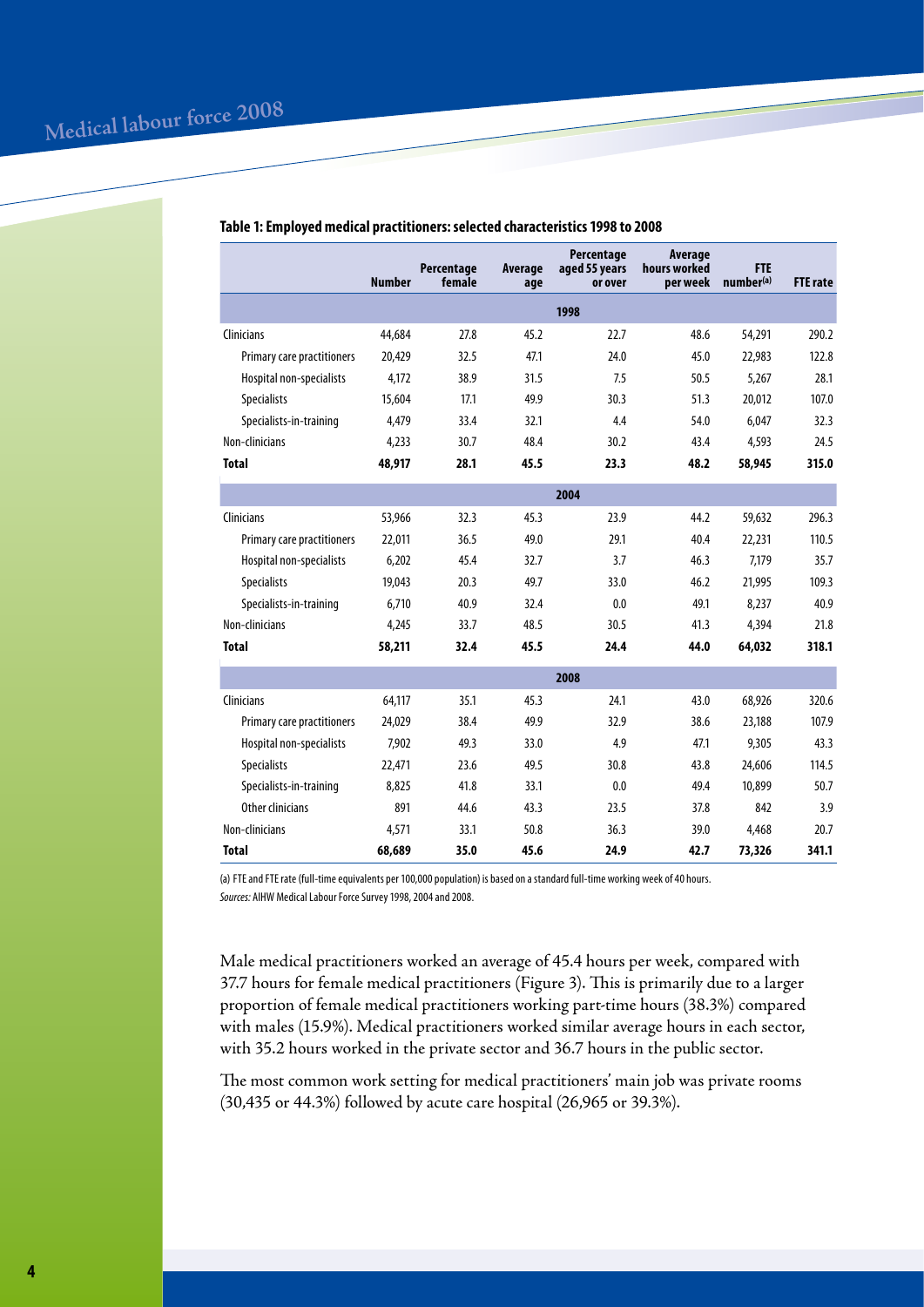

**Average weekly hours worked**

*Source:* AIHW Medical Labour Force Survey 2008.

**Figure 3: Employed medical practitioners: average total weekly hours by age group**

# **Regional distribution**

## **Remoteness Areas**

The supply of employed medical practitioners was highest in *Major cities* (376 FTE per 100,000 population) (based on a 40-hour working week). The rate of employed medical practitioners per head of population was significantly lower in other Remoteness Areas, with *Outer regional* having the lowest rate (187 FTE per 100,000) (Figure 4). The number of clinical medical specialists decreased with increasing remoteness (132 FTE per 100,000 for *Major cities*; 23 FTE per 100,000 for *Remote/Very remote* areas).

Medical practitioners working in *Remote/Very remote* areas worked, on average, 3.1 hours per week more than the national average, with primary care practitioners working an average of 6.8 hours per week more than the national average (45.4 compared with 38.6 hours). On average, medical practitioners working in *Remote/Very remote* areas were about 1 year younger than the national average (44.8 years and 45.6 years, respectively).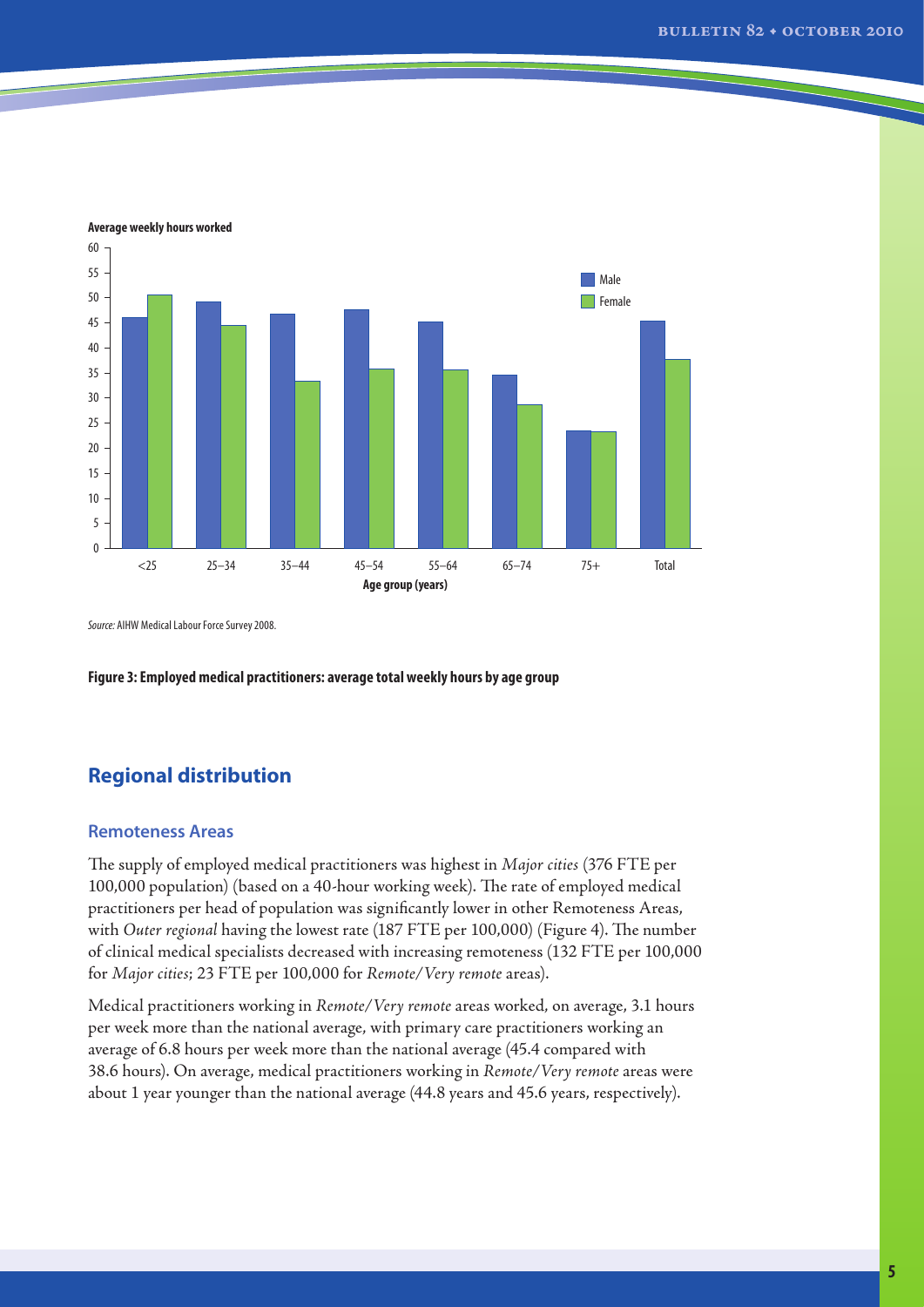

*Source:* AIHW Medical Labour Force Survey 2008.

(a) FTE rate (FTE per 100,000 population) is based on a standard full-time working week of 40 hours.

**Figure 4: Employed medical practitioners, FTE per 100,000 population(a) by remoteness area and occupation**

## **States and territories**

The estimated supply of employed medical practitioners was highest in the Australian Capital Territory (566 FTE per 100,000) and the lowest in Tasmania (305 FTE per 100,000). Employed practitioners in the Northern Territory worked the highest average hours per week (43.7 hours), and Tasmania the lowest (40.5 hours). Comparisons between states and territories should be interpreted with caution due to the relatively low response rates to the survey in some jurisdictions (see data sources section).

Employed practitioners were youngest, on average, in the Australian Capital Territory (42.1 years) and oldest in Tasmania (49.1 years). The Northern Territory had the highest percentage of female employed medical practitioners (47.4%) compared with the national average of 35.0%.

## **Indigenous participation in the medical workforce**

In 2008, there were 153 medical practitioners employed in medicine who identified themselves as Aboriginal and/or Torres Strait Islander, representing about 0.2% of the employed practitioners for whom Indigenous status was provided. The Northern Territory had the highest proportion of Indigenous medical practitioners, at 1.2%.

Indigenous medical practitioners were, on average, about 3.5 years younger than non-Indigenous practitioners (42.1 years and 45.6 years, respectively). A higher proportion of Indigenous practitioners were female than for non-Indigenous practitioners (45.0% and 35.0%, respectively).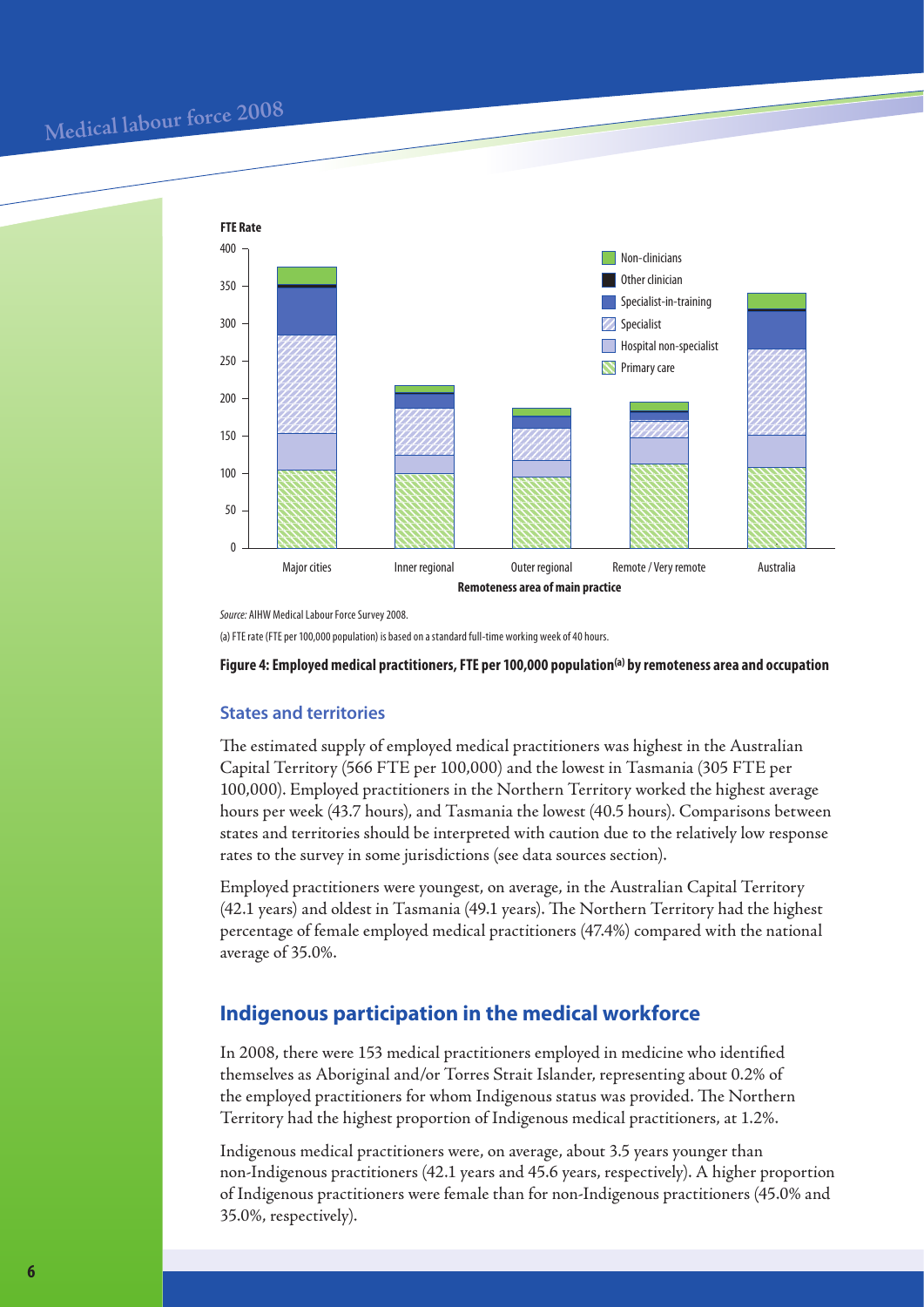## **Data sources**

The source of these data is the AIHW Medical Labour Force Survey. This survey collected information on the demographic and employment characteristics of practitioners who were registered in Australia at the time of the survey. It is conducted annually by state and territory health authorities, with the questionnaire administered by the registration boards (or councils) in each jurisdiction, usually in conjunction with the registration renewal process. The overall response rate to the 2008 survey was estimated to be 68.7%. The national rate has gradually declined over time, from the 81.3% response rate achieved in 1998. Estimates for some jurisdictions should be interpreted with caution due to the relatively low response rate to the survey.

For more information on the data collection method and other relevant data issues, see the explanatory notes section at <www.aihw.gov.au/labourforce/index.cfm>. This site also contains supplementary data tables that contain the source data quoted in this bulletin.

## **Australian Bureau of Statistics**

Unpublished Australian Bureau of Statistics estimated resident population data are used for the calculation of medical practitioner rates and FTE rates.

# **Further information**

If you would like more detailed data about the medical labour force and other registered health professionals, go to <www.aihw.gov.au/labourforce/index.cfm>.